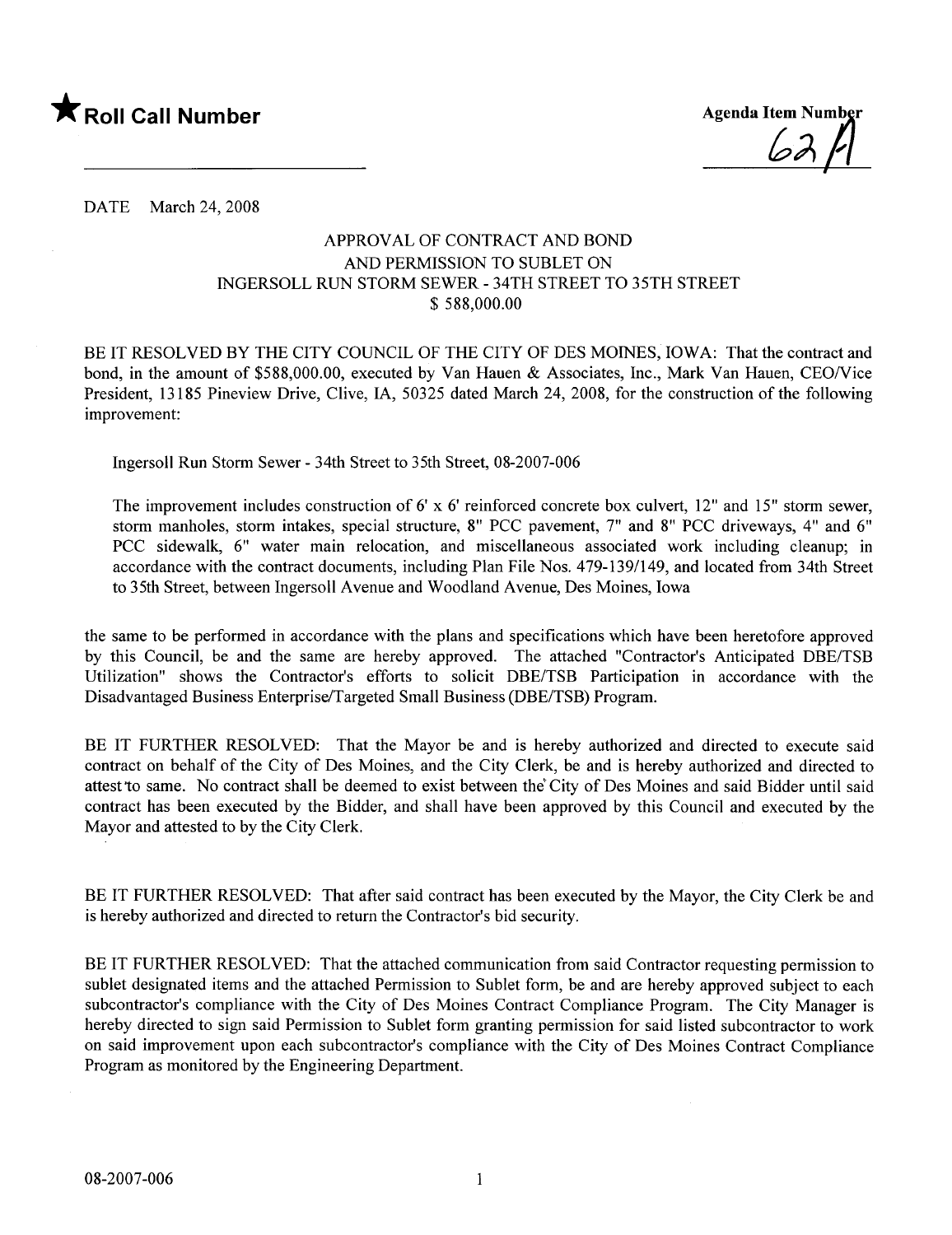



DATE March 24, 2008

BE IT FURTHER RESOLVED: That the Des Moines Finance Director is hereby authorized to encumber this contract amount against the funds as identified below, and to acquire Builder's Risk Insurance, if appropriate, for the above referenced improvement.

Moved by to adopt.

FORM APPROVED

Kathleen Vanderpool Deputy City Attorney

~unding Source: 2007-2008 CIP, Page Sanitary-5, City-wide Sanitary Sewers, SAE054, Various Funding, Being: ~~O% in Sanitary Sewer Funds from SAE054, and 50% in Storm Water Utility Funds from STE057, Page Storm Water-5, City-Wide Storm Water Utility Projects

| <b>COUNCIL ACTION</b> | <b>YEAS</b> | <b>NAYS</b> | <b>PASS</b> | <b>ABSENT</b>   |
|-----------------------|-------------|-------------|-------------|-----------------|
| <b>COWNIE</b>         |             |             |             |                 |
| <b>COLEMAN</b>        |             |             |             |                 |
| <b>HENSLEY</b>        |             |             |             |                 |
| <b>KIERNAN</b>        |             |             |             |                 |
| <b>MAHAFFEY</b>       |             |             |             |                 |
| <b>MEYER</b>          |             |             |             |                 |
| <b>VLASSIS</b>        |             |             |             |                 |
| <b>TOTAL</b>          |             |             |             |                 |
| <b>MOTION CARRIED</b> |             |             |             | <b>APPROVED</b> |
|                       |             |             |             |                 |
|                       |             |             |             |                 |
|                       |             |             |             |                 |
|                       |             |             |             | Mayor           |

I, Diane Rauh, City Clerk of said City Council, hereby certify that at a meeting of the City Council, held on the above date, among other proceedings the above was adopted.

IN WITNESS WHEREOF, I have hereunto set my hand and affxed my seal the day and year first above written.